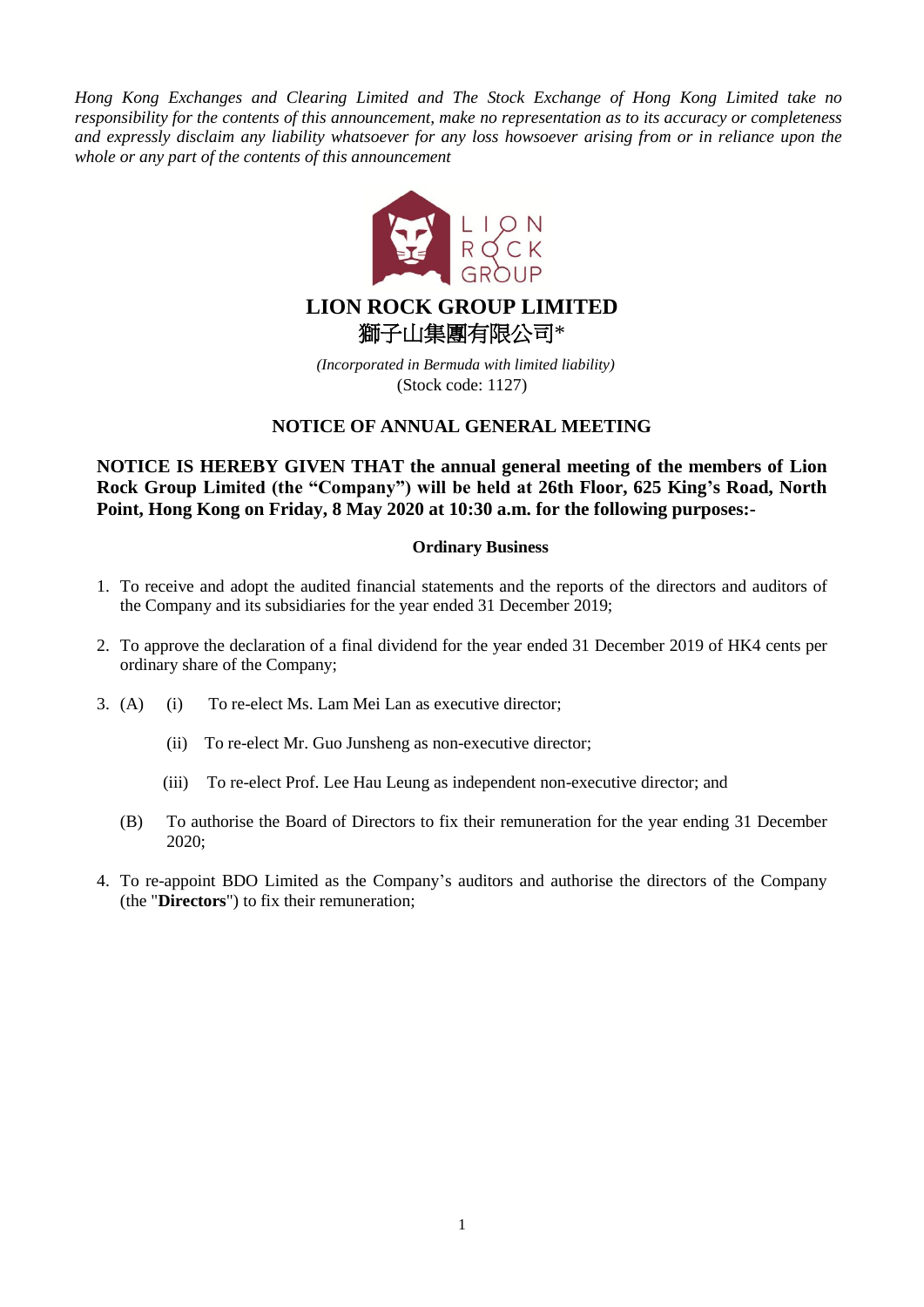### **Special Business**

5. As special business, to consider and, if thought fit, pass the following resolution, with or without amendments, as an ordinary resolution:

"**THAT** conditional upon the fulfilment of all conditions precedent of the Distribution in Specie (the details of which are disclosed in the Company's circular dated 3 April 2020 (the "**Circular**")):

- (A) the payment of a special dividend by the Company in the form of a distribution in specie ("**Distribution in Specie**") of 48,125,000 shares in the issued and paid-up share capital of Left Field Printing Group Limited ("**Left Field**") entitled to be received by the Company from 1010 Group Limited pursuant to the Subsidiary Distribution (as defined in the Circular), to the Qualifying Shareholders (as defined in the Circular) whose names appear on the register of members of the Company on the Record Date (as defined in the Circular) on a basis of 1 share in Left Field for every 16 shares in the capital of the Company held by a Qualifying Shareholder, rounded down to the nearest whole number of shares in Left Field where such calculation results in fractional shares in Left Field to be distributed, subject to such exclusions or other arrangements as the Directors may deem necessary, desirable or expedient in relation to fractional entitlements and all the transactions contemplated by the Distribution in Specie, including where applicable, any distribution out of the retained earnings account and the contributed surplus account of the Company, be and are hereby approved; and
- (B) the Directors be and are hereby generally and unconditionally authorised to do all such further acts and things and to sign and execute all such other documents (if any) and to take all such steps as the Directors deem necessary, desirable or expedient to implement and/or give effect to the Distribution in Specie, including but not limited to, the determination of the exact amount to be distributed out of the retained earnings account and the contributed surplus account of the Company under this resolution, the determination of the mechanism and manner of the transfer or distribution of shares in Left Field, fixing, re-fixing or making any variations to the Record Date (as defined in the Circular) and any other aspects of the Distribution in Specie and the execution, amendment, supplement, delivery and implementation of any documents, agreements and deeds as they may deem fit in compliance with the legal and regulatory requirements and in the interests of the Company."
- 6. As special business, to consider and, if thought fit, pass the following resolution, with or without amendments, as an ordinary resolution:-

## **"THAT:-**

(A) subject to paragraph (B) below, the general mandate to exercise by the Directors during the Relevant Period (as defined below) of all the powers of the Company pursuant to the Rules (the "**Listing Rules**") Governing the Listing of Securities on The Stock Exchange of Hong Kong Limited (the "**Stock Exchange**") to allot, issue and otherwise deal with Shares unissued or securities convertible into Shares or options, warrants or similar rights to subscribe for any Shares or such convertible securities or to make or grant offers, agreement and options which would or might require, whether during the continuance of this mandate or thereafter, securities to be issued, allotted or disposed of be and is hereby unconditionally approved;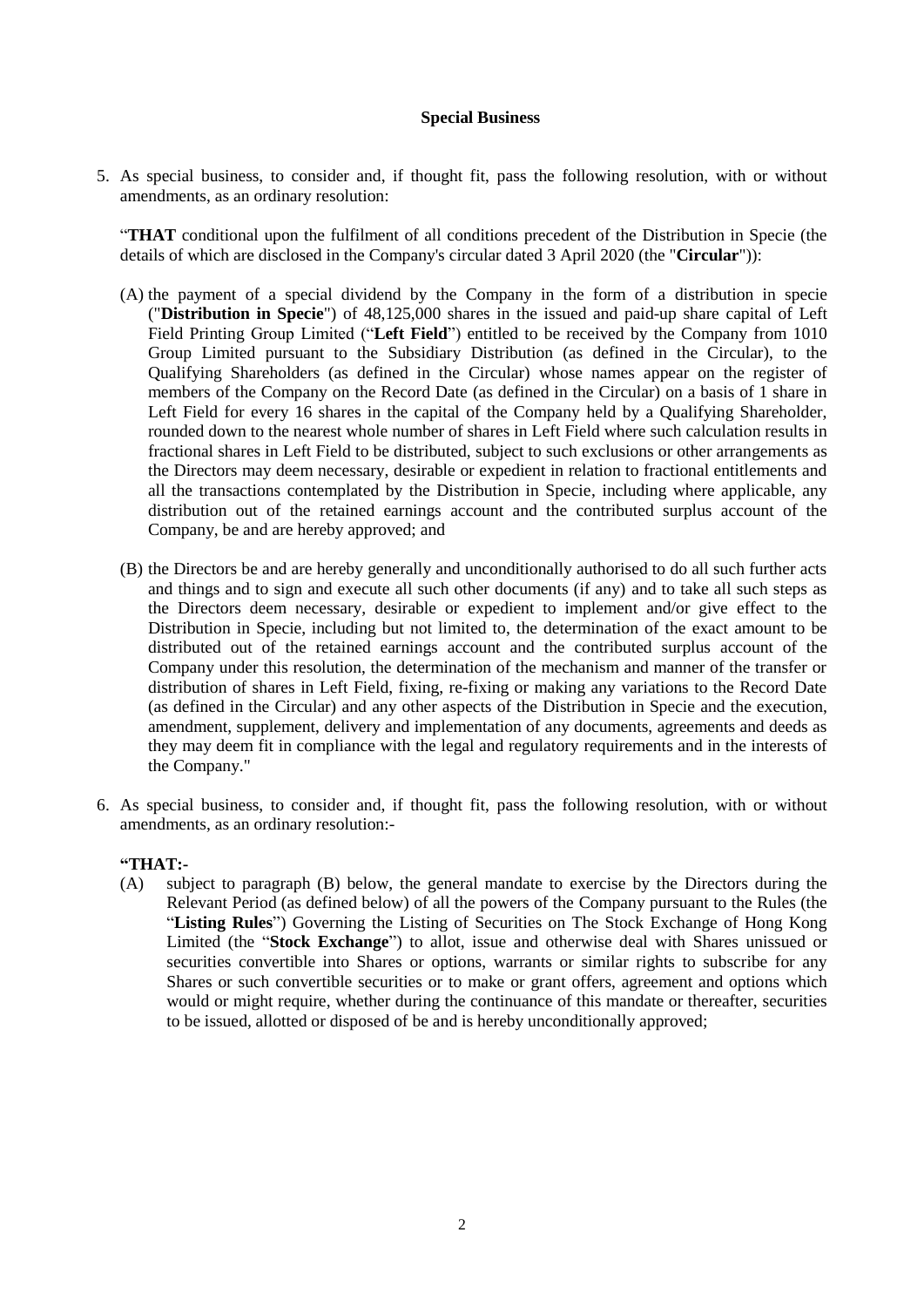- (B) the aggregate nominal amount of Shares allotted or agreed conditionally or unconditionally to be allotted (whether pursuant to options or otherwise) by the Directors pursuant to the approval in paragraph (A) above, otherwise than (i) on a Rights Issue (as defined below); or (ii) upon the exercise of any options granted under the share option scheme of the Company or similar arrangement for the time being adopted for the grant or issue of Shares or rights to acquire Shares; or (iii) as any scrip dividend or similar arrangements providing for the allotment and issue of Shares in lieu of the whole or part of a dividend on Shares in accordance with the bye-laws of the Company in force from time to time; or (iv) upon the exercise of rights of subscription or conversion under the terms of any warrants of the Company or any securities which are convertible into Shares and the issue of such warrants or other securities has previously been approved by shareholders of the Company, shall not exceed:
	- (i) in the case of an allotment and issue of Shares for cash consideration, 5% of the aggregate nominal amount of the Shares in issue at the date of passing this resolution; and
	- (ii) in the case of an allotment and issue of Shares other than for cash consideration, 20% of the aggregate nominal amount of the Shares in issue at the date of passing this resolution (less the aggregate nominal amount of such Shares (if any) allotted and issued or to be allotted or issued pursuant to the general mandate granted pursuant to sub-paragraph (i) of this resolution),

provided that, in any event, no Shares or other securities of the Company shall be issued by the Directors pursuant to the approval granted under this resolution (1) if the total number of Shares allotted and issued or to be allotted and issued upon the exercise of such other securities (for cash or otherwise) exceeds 20% of the aggregate amount of the Shares in issue at the date of passing this resolution or (2) if, in the case of allotment and issue of Shares for cash consideration, the subscription price of the Share (and if relevant, the issue price of the securities to which such Share relates) represents a discount of 5% or more to the Benchmarked Price (as hereinafter defined) of the Shares; and

(C) for the purpose of this resolution:

"Benchmarked Price" shall be a price which is the higher of:

- (i) the closing price of the Shares as stated in the daily quotations sheet of the Stock Exchange on the date of signing of the agreement to which the transaction relates; and
- (ii) the average closing price of the Shares as stated in the daily quotations sheet of the Stock Exchange in the five trading days immediately prior to the earlier of:
	- (A) the date of signing of the agreement to which the allotment and issue of the Shares relate; or
	- (B) the date on which the relevant allotment and issue of the Shares are announced; or
	- (C) the date on which the price of the relevant Shares to be allotted and issued is fixed.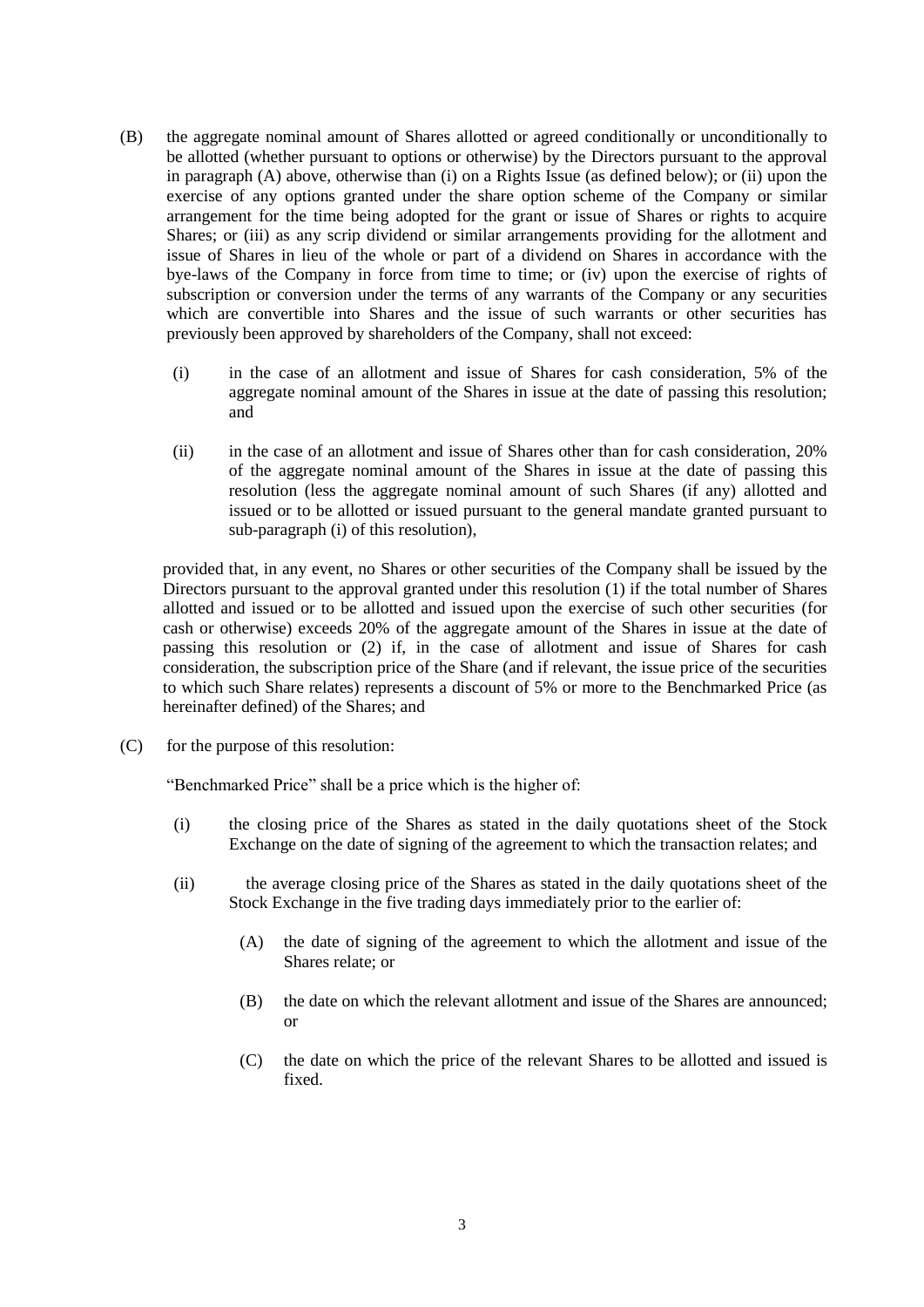"Relevant Period" means the period from the date of the passing of this resolution until whichever is the earliest of:

- (i) the conclusion of the next annual general meeting of the Company;
- (ii) the expiration of the period within which the next annual general meeting of the Company is required by the bye-laws of the Company, the Companies Act 1981 of Bermuda or any other applicable law of Bermuda to be held; and
- (iii) the passing of an ordinary resolution by the shareholders of the Company in general meeting revoking or varying the authority given to the Directors by this resolution.

"Rights Issue" means an offer of Shares, or offer or issue of warrants, options or other securities giving rights to subscribe for Shares open for a period fixed by the Directors to holders of Shares on the register on a fixed record date in proportion to their then holdings of Shares (subject to such exclusion or other arrangements as the Directors may deem necessary or expedient in relation to fractional entitlements, or having regard to any restrictions or obligations under the laws of, or the requirements of, or the expense or delay which may be involved in determining the existence or extent of any restrictions or obligations under the laws of, or the requirements of, any jurisdiction outside Hong Kong or any recognised regulatory body or any stock exchange outside Hong Kong).

7. As special business, to consider and, if thought fit, pass the following resolution, with or without amendments, as an ordinary resolution:-

# **"THAT:-**

- (A) subject to paragraph (B) below, the general mandate to exercise by the Directors during the Relevant Period (as defined below) of all powers of the Company to purchase Shares on the Stock Exchange or any other stock exchange on which the Shares may be listed and recognised by the Securities and Futures Commission of Hong Kong (the "**SFC**") and the Stock Exchange for such purpose, and otherwise in accordance with the rules and regulations of the SFC, the Stock Exchange, the Companies Act 1981 of Bermuda and all other applicable laws in this regard, be and is hereby unconditionally approved;
- (B) the aggregate nominal amount of Shares which may be purchased by the Company pursuant to the approval in paragraph (A) during the Relevant Period shall not exceed 10 per cent. of the aggregate nominal amount of the Shares in issue as at the date of the passing of this resolution; and
- (C) for the purposes of this resolution, "Relevant Period" means the period from the date of the passing of this resolution until whichever is the earliest of:
	- (i) the conclusion of the next annual general meeting of the Company;
	- (ii) the expiration of the period within which the next annual general meeting of the Company is required by the bye-laws of the Company, the Companies Act 1981 of Bermuda or any other applicable law of Bermuda to be held; and
	- (iii) the passing of an ordinary resolution by the shareholders of the Company in general meeting revoking or varying the authority given to the Directors by this resolution."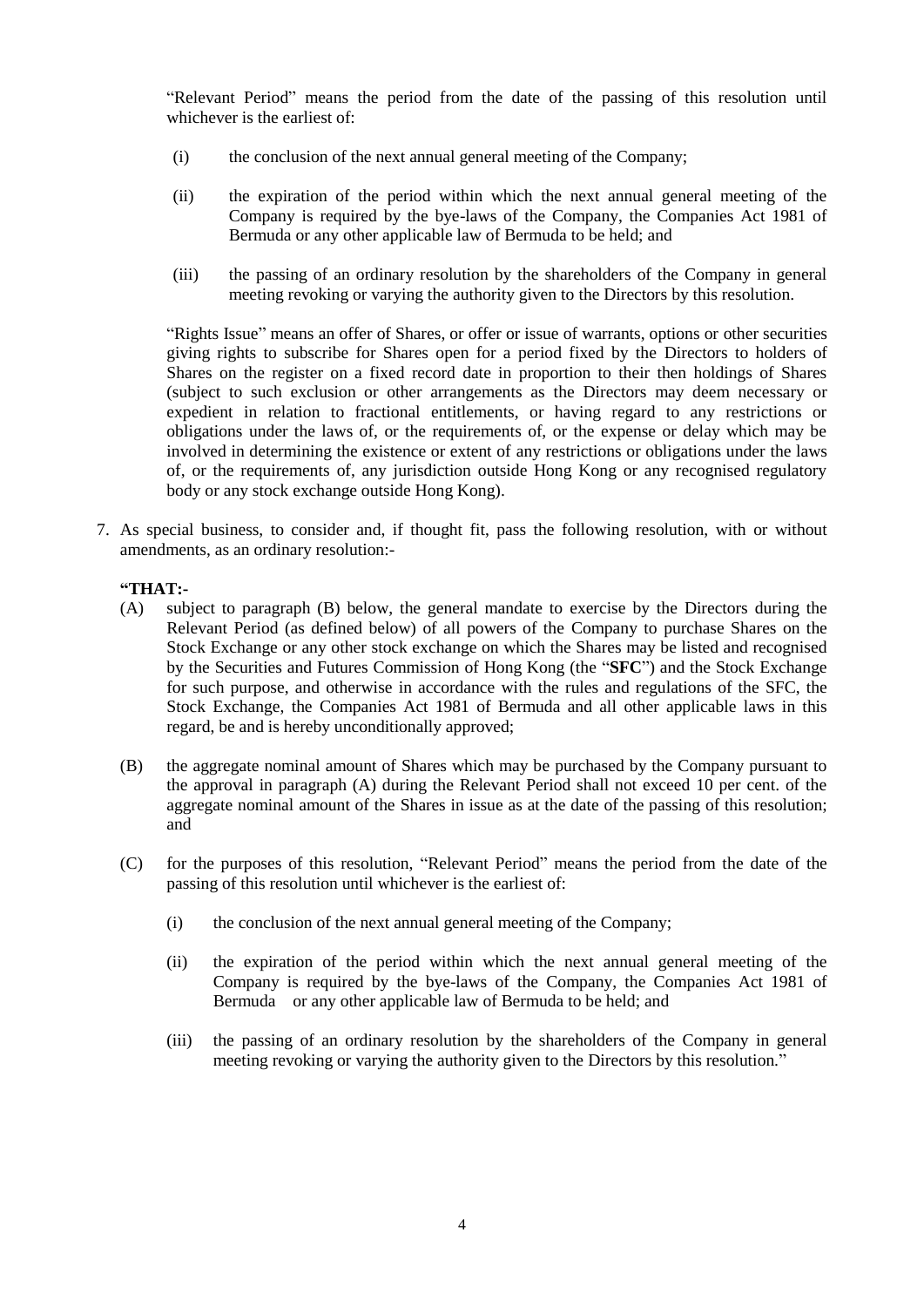- 8. "**THAT** the authorised share capital of the Company be and is hereby increased from HK\$10,000,000 to HK\$15,000,000 by the creation of an additional 500,000,000 shares of HK\$0.01 each in the capital of the Company and the Directors be and are hereby authorised to do all such acts and things and execute all such documents, including under seal where applicable, as they consider necessary, desirable or expedient to give effect to the foregoing arrangement for the increase in authorised share capital."
- 9. To transact any other business of the Company.

Hong Kong, 3 April 2020

*Principal Office: Registered Office:* 26/F, 625 King's Road North Point Hong Kong

By Order of the Board **Lau Chuk Kin** *Executive Director* 

Clarendon House 2 Church Street Hamilton HM 11 Bermuda

### *Notes:*

- 1. The register of members of the Company will be closed from Tuesday, 5 May 2020 to Friday, 8 May 2020, during which period no transfer of Shares can be registered. **In order to qualify for attending and voting at the annual general meeting**, all transfer forms accompanied by the relevant share certificates must be lodged for registration with the Company's branch share register and transfer office in Hong Kong, Computershare Hong Kong Investor Services Limited at Shops 1712-1716, 17<sup>th</sup> Floor, Hopewell Centre, 183 Queen's Road East, Wan Chai, Hong Kong not later than 4:30p.m. on Monday, 4 May 2020.
- 2. Any member of the Company entitled to attend and vote at the above meeting is entitled to appoint a proxy to attend and vote in his instead and any member who is the holder of 2 or more shares in the Company is entitled to appoint more than one proxy to attend and vote in his stead. A proxy need not be a member of the Company.
- 3. To be valid, a form of proxy and the power of attorney or other authority, if any, under which it is signed, or a certified copy of such power or authority must be deposited at the Company's branch share registrar, Computershare Hong Kong Investor Services Limited at 17M Floor, Hopewell Centre, 183 Queen's Road East, Wan Chai, Hong Kong not later than 10:30a.m. on Wednesday, 6 May 2020. Completion and return of the proxy form will not preclude you from attending the meeting should you so wish.